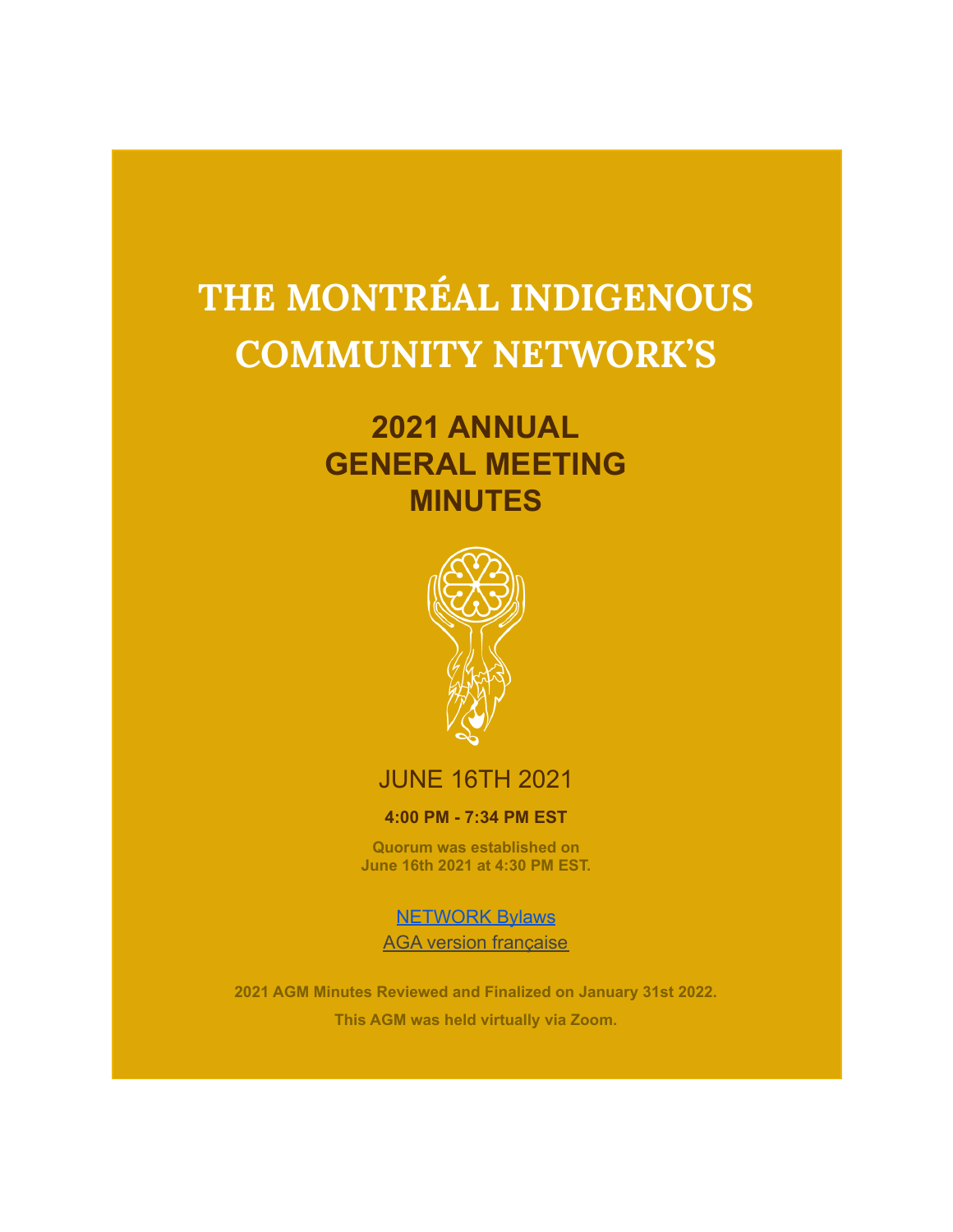| <b>STAFF</b>                   |                      | <b>BOARD MEMBERS</b>        |                               |
|--------------------------------|----------------------|-----------------------------|-------------------------------|
| <b>Name</b>                    | <b>Member Status</b> | <b>Name</b>                 | <b>Role and Member Status</b> |
| <b>Alanna Mitchell</b>         | Full Member          | Jay Launière-Mathias        | Treasurer (Full Member)       |
| <b>Alex Huard</b><br>Joncas    | Associate Member     | <b>Heather Igloliorte</b>   | Administrator (Full Member)   |
| <b>Allison Reid</b>            | Associate Member     | Geneviève Sioui             | Administrator (Full Member)   |
| <b>Amanda Moniz</b>            | Associate Member     | <b>Tealey Ka'senni:saks</b> | Administrator (Full Member)   |
| <b>Bobby Manning-</b><br>Leduc | Full member          |                             |                               |
| <b>Demi Vettras</b>            | Associate Member     |                             |                               |
| <b>Jamie-Lee Deschenes</b>     | Full Member          |                             |                               |
| Kortanie Kahwennahawi<br>Raye  | Full Member          |                             |                               |
| Leilani Shaw                   | Full Member          |                             |                               |
| Rowena Tam                     | Associate Member     |                             |                               |
| <b>Sarah Charlebois</b>        | Associate Member     |                             |                               |
| Stéphanie Héroux               | Full Member          |                             |                               |

# **NETWORK Staff and Board Members in attendance**

# **Full Members in attendance** (*who are not staff or board members*)**:**

| <b>Name</b>                      | <b>Organization or</b><br><b>Individual</b>           | <b>Name</b>                | <b>Organization or Individual</b> |
|----------------------------------|-------------------------------------------------------|----------------------------|-----------------------------------|
| <b>Isabelle Ruiz</b>             | Individual                                            | <b>Samuel Rainville</b>    | Individual                        |
| Moira-Uashteskun<br><b>Bacon</b> | Individual                                            | <b>Sean Rivard</b>         | Individual                        |
| <b>Nina Segalowitz</b>           | Individual                                            | <b>Trina Slapcoff</b>      | Individual                        |
| Ashanti Rosado                   | Organization (The Native<br>Friendship Centre of MTL) | Malachi Saganach           | Individual                        |
| Don Barnaby                      | Individual                                            | Marie-Aude C.L             | Individual                        |
| <b>Jason Sikoak</b>              | Individual                                            | <b>Marilou Maisonneuve</b> | Individual                        |
| Jennifer Jerome                  | Individual                                            | Amanda Shawayahamish       | Individual                        |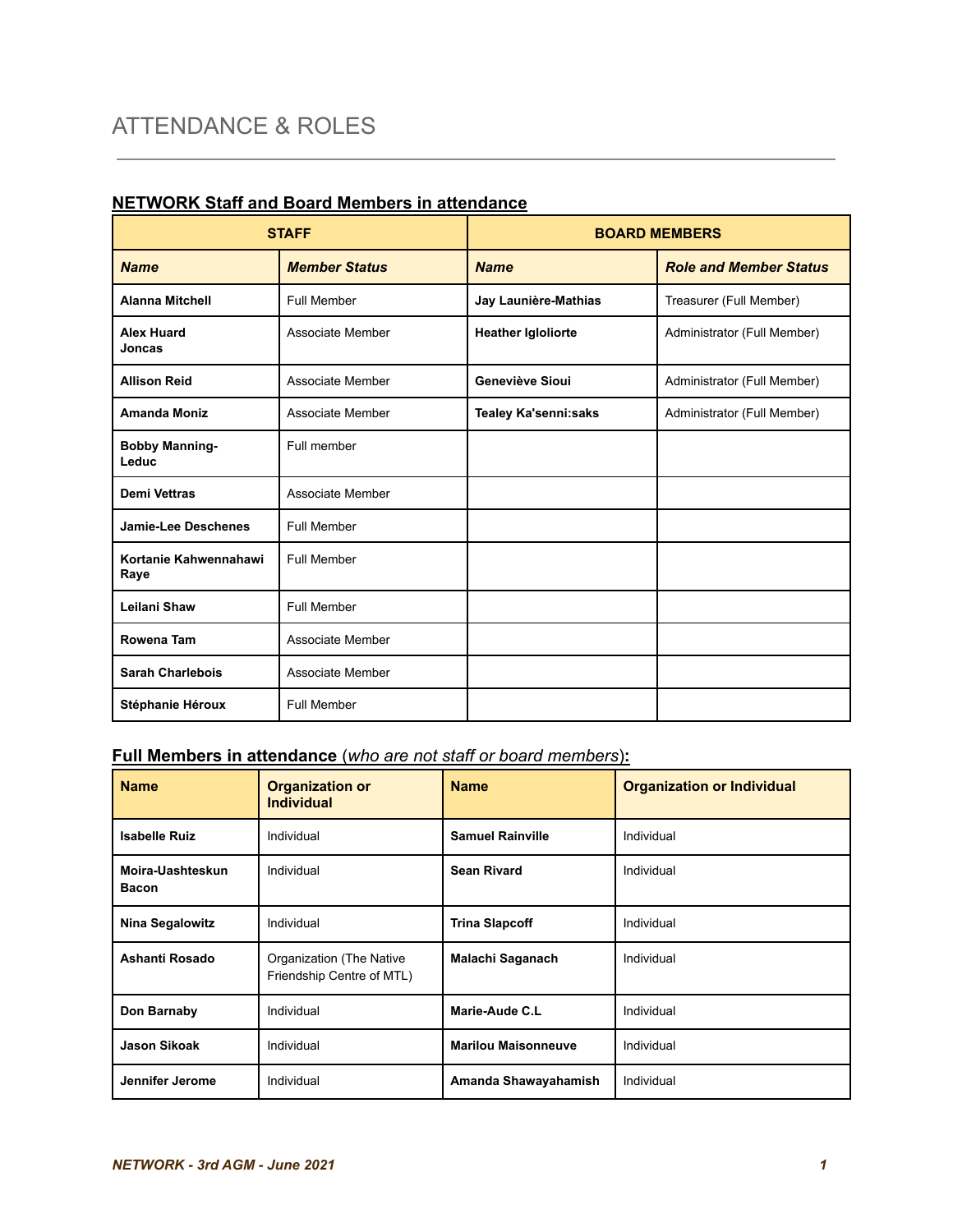| Moira-Uashteskun<br><b>Bacon</b>                          | Individual                                                 | Jean-Francois D.<br>O'Bromsawin | Organization<br>(FNHRDCQ - Employment & Training<br>Service Centre of Montreal) |
|-----------------------------------------------------------|------------------------------------------------------------|---------------------------------|---------------------------------------------------------------------------------|
| <b>Brooke</b><br><b>Wahsontiiostha Deer</b>               | Individual                                                 | <b>Charlotte Mikkelson</b>      | Individual                                                                      |
| <b>Harvey Michele</b>                                     | Individual                                                 | <b>Jacques T Watso</b>          | Organization (Conseil des Abénakis<br>d'Odanak)                                 |
| <b>Fiona Wilson</b>                                       | Individual                                                 | <b>Zoltan Buki</b>              | Organization (Wapikoni Mobile)                                                  |
| Linda Tremblay                                            | Individual                                                 | Kaylia Marquis                  | Individual                                                                      |
| Josy Graham                                               | Individual                                                 | <b>Alexandrine Sioui</b>        | Individual                                                                      |
| <b>Brian Jackson</b>                                      | Individual                                                 | Marie-Josée Tremblay            | Individual                                                                      |
| Jorge Herrerra                                            | Individual                                                 | <b>Ellen Filippelli</b>         | Individuel                                                                      |
| <b>Catherine-Irwin</b><br>Gibson                          | Organization (First Peoples<br>Justice Centre of Montreal) |                                 |                                                                                 |
| Full Member total (including NETWORK staff and board): 41 |                                                            |                                 |                                                                                 |

# **Associate Members in attendance** (*who are not staff*)**:**

| <b>Name</b>               | <b>Organization or</b><br><b>Individual</b>           | <b>Name</b>                    | <b>Organization or Individual</b>          |
|---------------------------|-------------------------------------------------------|--------------------------------|--------------------------------------------|
| <b>Gerard Raharolahy</b>  | Organization (Indigenous<br>Services Canada)          | <b>Darley Polony</b>           | Individual                                 |
| Jean Williams             | Individual                                            | Peter Ho                       | Individual                                 |
| Audrey O'Breham           | Individual                                            | Janie Dolan                    | Individual                                 |
| <b>Sara Pierre</b>        | Individual                                            | <b>Shari Granillo</b>          | Individual                                 |
| <b>Ross Gibb</b>          | Individual                                            | <b>Christina Rosché</b>        | Individual                                 |
| <b>Heather Johnston</b>   | <b>Organization (Projets</b><br>Autochtone du Québec) | <b>Isabelle Gélinas</b>        | Organization (Y des femmes de<br>Montréal) |
| <b>Nathalie Julien</b>    | Individual                                            | Jani Greffe Belanger           | Organization (Exeko)                       |
| Dianna Marini             | Individual                                            | <b>François-Xavier Michaux</b> | Individual                                 |
| <b>Nathan McDonnell</b>   | Individual                                            | <b>Aurelie Arnaud</b>          | Organization (Ville de Montreal)           |
| <b>Vivien Carli</b>       | Individual                                            | <b>Adrienne Campbell</b>       | Individual                                 |
| <b>Wallace (Ted) Cash</b> | Individual                                            | Jessyca Laurin                 | Individual                                 |
| <b>Francesca Desulme</b>  | Organization (Apathy is<br>Boring)                    | <b>Marie-Anne Cantin</b>       | Individual                                 |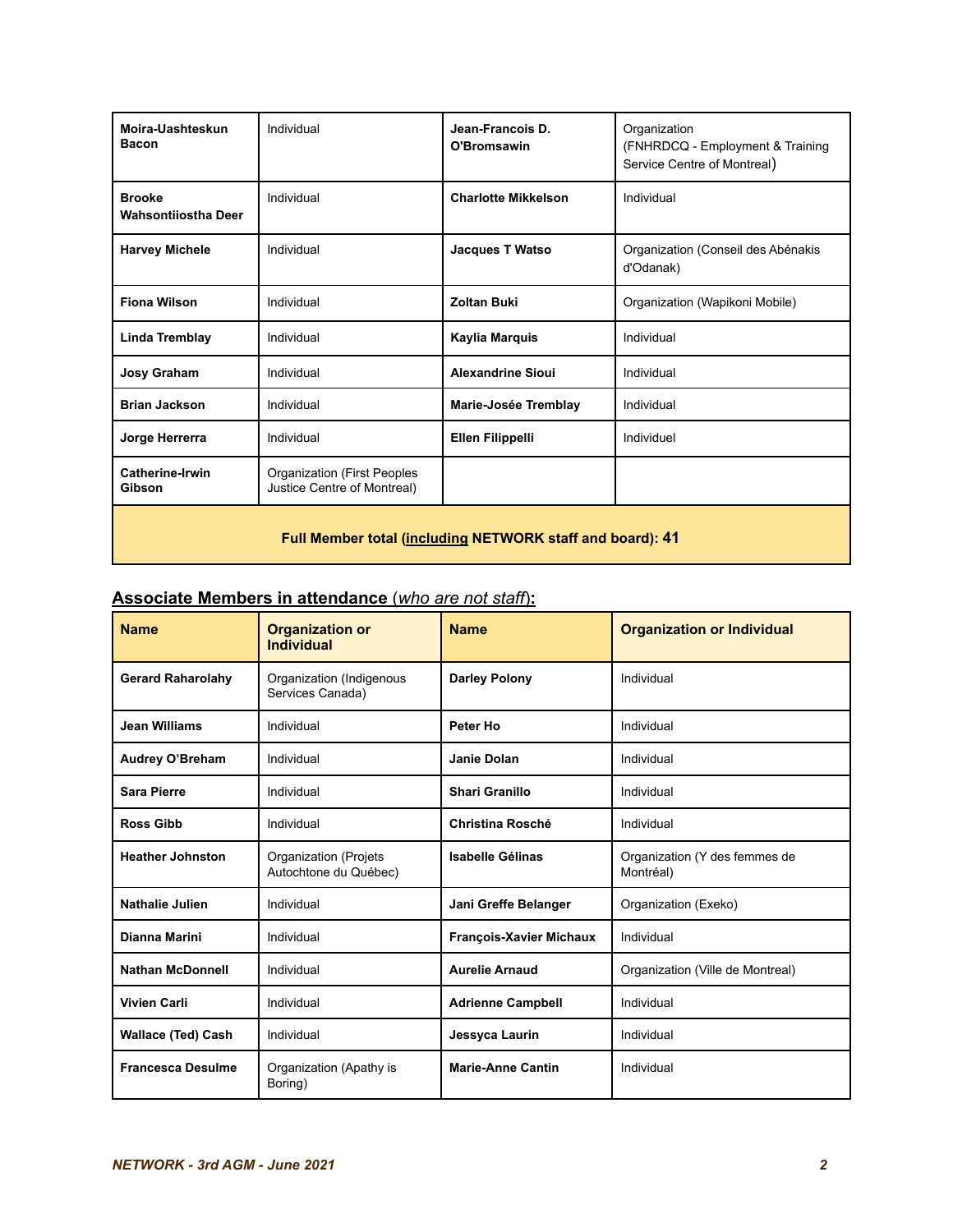| <b>Marilou Maisonneuve</b>                                  | L'Itinéraire - Café de la<br>Maison ronde                                            | <b>Charles-Éric Lavery</b>  | Organization (Ville de Montréal - Centre<br>Ville) |
|-------------------------------------------------------------|--------------------------------------------------------------------------------------|-----------------------------|----------------------------------------------------|
| <b>Marjolaine Pruvost</b>                                   | Table des organismes<br>communautaires montréalais<br>de lutte contre le sida (TOMS) | <b>Guy Lacroix</b>          | Individual                                         |
| Éric Cardinal                                               | Individual                                                                           | <b>Amanda Vincelli</b>      | Individual                                         |
| <b>Laurence Millette</b>                                    | Individual                                                                           | <b>Marie-Eve White</b>      | Individual                                         |
| <b>Louise Lachapelle</b>                                    | Individual                                                                           | <b>Nathalie Charpantier</b> | Individual                                         |
| <b>Phillipe Boucher</b>                                     | Individual                                                                           | Ntombiyenguni Matshazi      | Individual                                         |
| <b>Nalitha T. Paradis</b>                                   | Individual                                                                           | Anaïs Janin                 | Individual                                         |
| David Lacroix                                               | Individual                                                                           |                             |                                                    |
| <b>Associate member total (including NETWORK staff): 45</b> |                                                                                      |                             |                                                    |

| <b>Other Roles</b>            |                                                                    |
|-------------------------------|--------------------------------------------------------------------|
| <b>Chair of the Assembly:</b> | Marie-Élaine LaRochelle                                            |
| Interpreter:                  | Isabella Matillani                                                 |
| Interpreter:                  | Jimmy Siles                                                        |
| Elder:                        | Don Barnaby                                                        |
| Elder:                        | Nina Segalowitz                                                    |
| <b>Minute Takers:</b>         | Alanna Mitchell, Amanda Moniz, Sarah Charlebois<br>(NETWORK Staff) |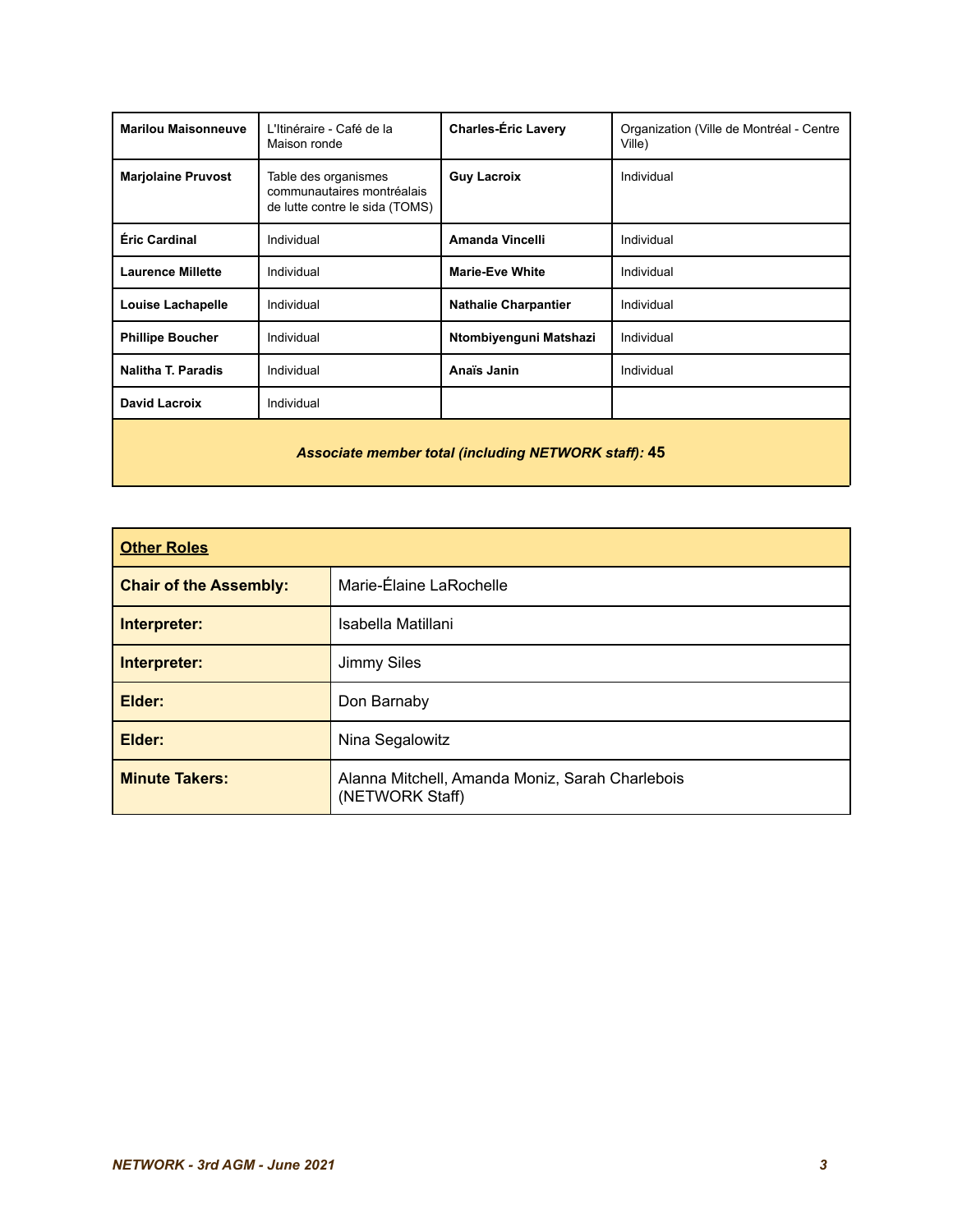# MINUTES

#### **1. Opening prayer given by Don Barnaby**

- **2. Performance given by Nina Segalowitz**
- **3. Welcome given by Allison Reid (Executive Director) & Jay Launière-Mathias (Board of Directors, Treasurer)**
	- 3.1. Explanation of translation and interpretation services available in both French and English.
	- 3.2. Allison Reid invites employees who aren't presenting during the meeting (Bobby Manning-Leduc, Jamie-Lee Deschenes, and Leilani Shaw) to introduce themselves.
	- 3.3. Leilani Shaw explains who will be doing the translation for the duration of the meeting and who the tech people are should there be any tech issues.
	- 3.4. Allison Reid invites Board members to introduce themselves, Heather Igloliorte, Genviève, Jay Launière-Mathias and Tealey Ka'senni:saks.
	- 3.5. Kortanie Kahwennahawi Raye defines the membership and eligibility for voting. The "V" in front of a name is important as these are members who have voting rights and are Indigenous.

#### **Question/Comments**

- Question: Can BOD (board of directors) members vote?
	- Answer: Yes, because BOD members are full members.

#### **4. Opening and welcoming by facilitator of the assembly: Marie-Élaine**

**Motion #1 : Motion to appoint Marie-Élaine as Chair of the Assembly for the 2nd NETWORK AGM.**

- **● Comments/Questions:**
	- None
- **● Proposed Change:**
	- None

#### **Motion:**

- *First* : Jason Sikoak
- *Second* : Jamie-Lee Deschenes

#### **Motion #1 is adopted.**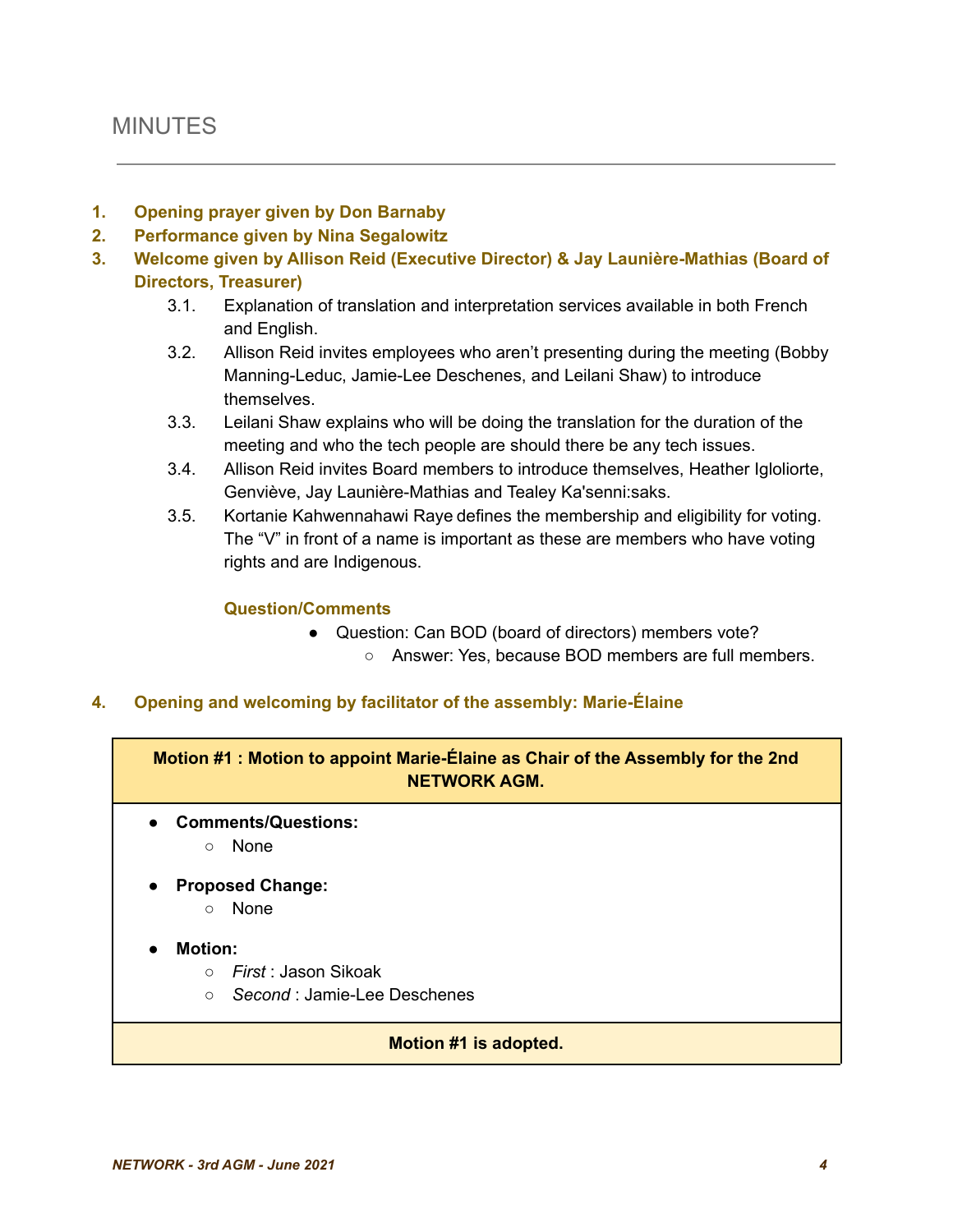- 4.1 Marie-Élaine LaRochelle thanks the full members for appointing her, reminds attendees of the tech support, gives a reminder of the interpretation features, and asks everyone to not remove the "V" in front of their name for voting purposes.
- 4.2 Marie-Élaine LaRochelke hosts an icebreaker on Zoom utilizing the emoji reaction feature.

| <b>Motion #2: Motion to appoint Alanna Mitchell, Amanda Moniz, and Sarah Charlebois as</b><br>minute takers for the NETWORK's third AGM. |
|------------------------------------------------------------------------------------------------------------------------------------------|
| <b>Comments/Questions:</b><br>$\bullet$                                                                                                  |
| None<br>$\circ$                                                                                                                          |
| <b>Proposed Change:</b><br>$\bullet$                                                                                                     |
| <b>None</b><br>$\circ$                                                                                                                   |
| <b>Motion:</b><br>$\bullet$                                                                                                              |
| <i>First</i> : Heather Igloliorte<br>$\circ$                                                                                             |
| Second : Jamie-Lee Deschenes<br>$\circ$                                                                                                  |
| Motion #2 is adopted.                                                                                                                    |

4.3 Marie-Élaine LaRochelle announces via Allison Reid's Zoom chat message that only full members can motion.

#### **5. Approval of agenda**

5.1. Marie-Élaine LaRochelle walks everyone through the Agenda set for the night and asks if there's any request for changes or additions to the agenda, stating the approximate end time of the AGM at 7pm.

**Motion #3 : Motion to adopt the 2021 [NETWORK](https://docs.google.com/document/d/15VLkZqL2y4jOQOPYrdNKlN-b2QL-D_85XFOYRo2kdnM/edit?usp=sharing) AGM Agenda.**

- **● Comments/Questions:**
	- None
- **Proposed Change:**
	- None
- **● Motion:**
	- *First* : Jennifer Jerome
	- *Second* : Trina Slapcoff

#### **Motion #3 is adopted.**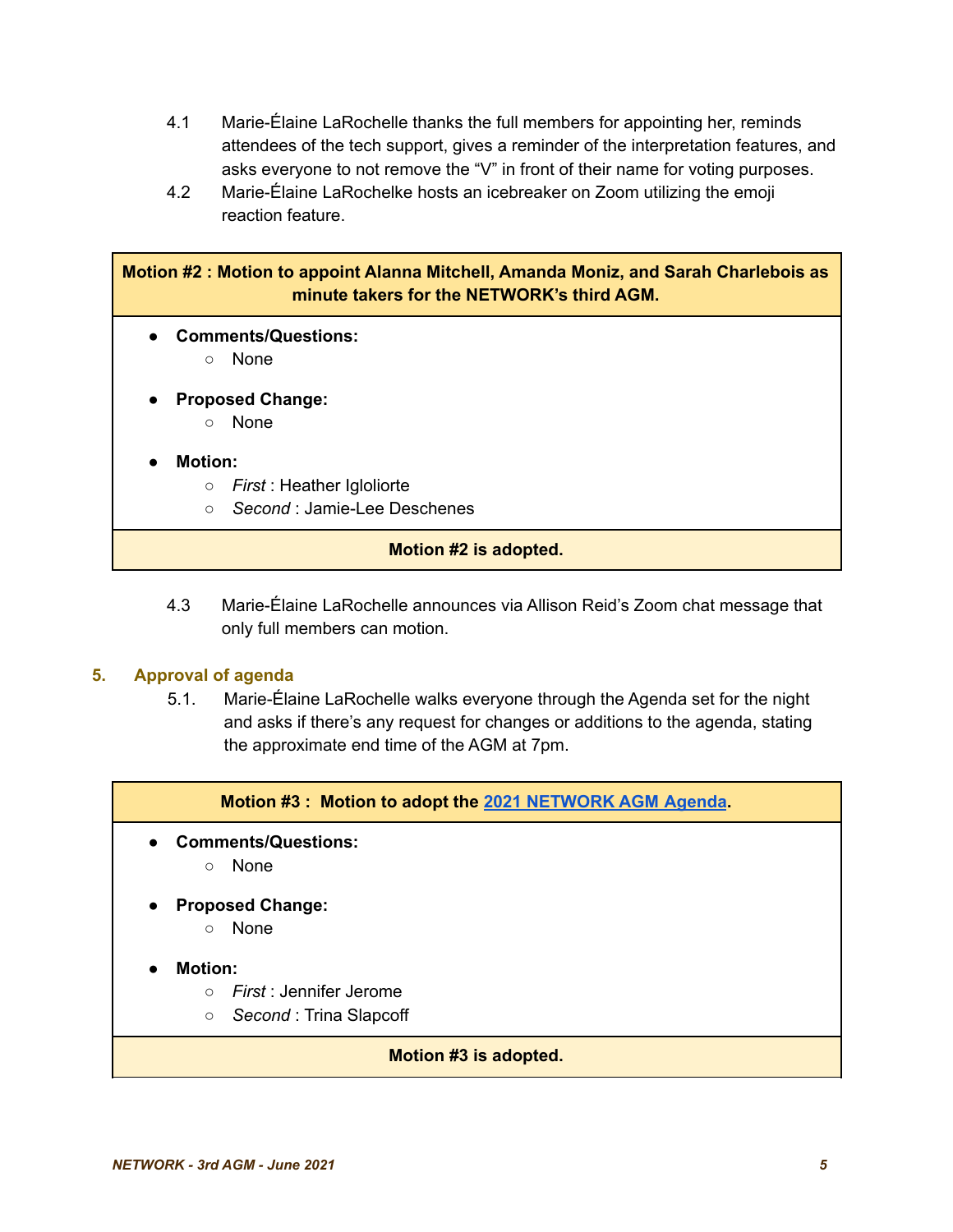#### **6. Approval of minutes from AGM 2020**

6.1. Marie-Élaine facilitates the approval of the AGM 2020 minutes through the hand raising function on Zoom, which the full voting members who were in attendance at the last AGM take part in.

|                             | Motion #4 : Motion to approve the 2020 AGM Minutes without changes. |
|-----------------------------|---------------------------------------------------------------------|
| $\bullet$                   | <b>Comments/Questions:</b>                                          |
| $\circ$                     | None                                                                |
| $\bullet$                   | <b>Proposed Change:</b>                                             |
| $\circ$                     | None                                                                |
| <b>Motion:</b><br>$\bullet$ |                                                                     |
| $\bigcirc$                  | <i>First</i> : Jason Sikoak                                         |
| $\circ$                     | Second: Kortanie Kahwennahawi Raye                                  |
|                             | Motion #4 is adopted.                                               |

#### **7. Organizational update and year in review 2020-2021, by NETWORK staff**

- 7.1. Marie-Élaine LaRochelle invites the NETWORK staff to begin the organizational update and year in review.
- 7.2. Alanna Mitchell shares the organizational growth ranging from a one time monetary bonus in December and March, RRSP contributions for NETWORK staff, a contemporary leave policy, and more.
- 7.3. Kortanie Kahwennahawi Raye shares updates about youth engagement activities, social connection and gatherings for youth, games, movie nights, cultural workshops (beading and embroidery).
- 7.4. Amanda Moniz shares updates about the long term multi-year projects such as:
	- 7.4.1. The Data Sovereignty Project which is a collaborative project focused on information sharing, management and the repositioning of data leadership within Indigenous communities.
	- 7.4.2. The Decolonial Tool Box with Mikana and Concordia to support community led knowledge production and sharing.
- 7.5. Sarah Charlebois shares updates about the Rolodex project, an Indigenous centralized community database in the form of a search engine. She also shares the information sharing the NETWORK has done in the past year including: resource guides, newsletters, open letters to governments, donation and volunteer call-outs, and more.
- 7.6. Stéphanie Héroux provides an update about the external committees: comité vigilance autochtone, cohabitation, defund the police collective, project labyrinthes, and the Montreal Indigenous Health Advisory Circle.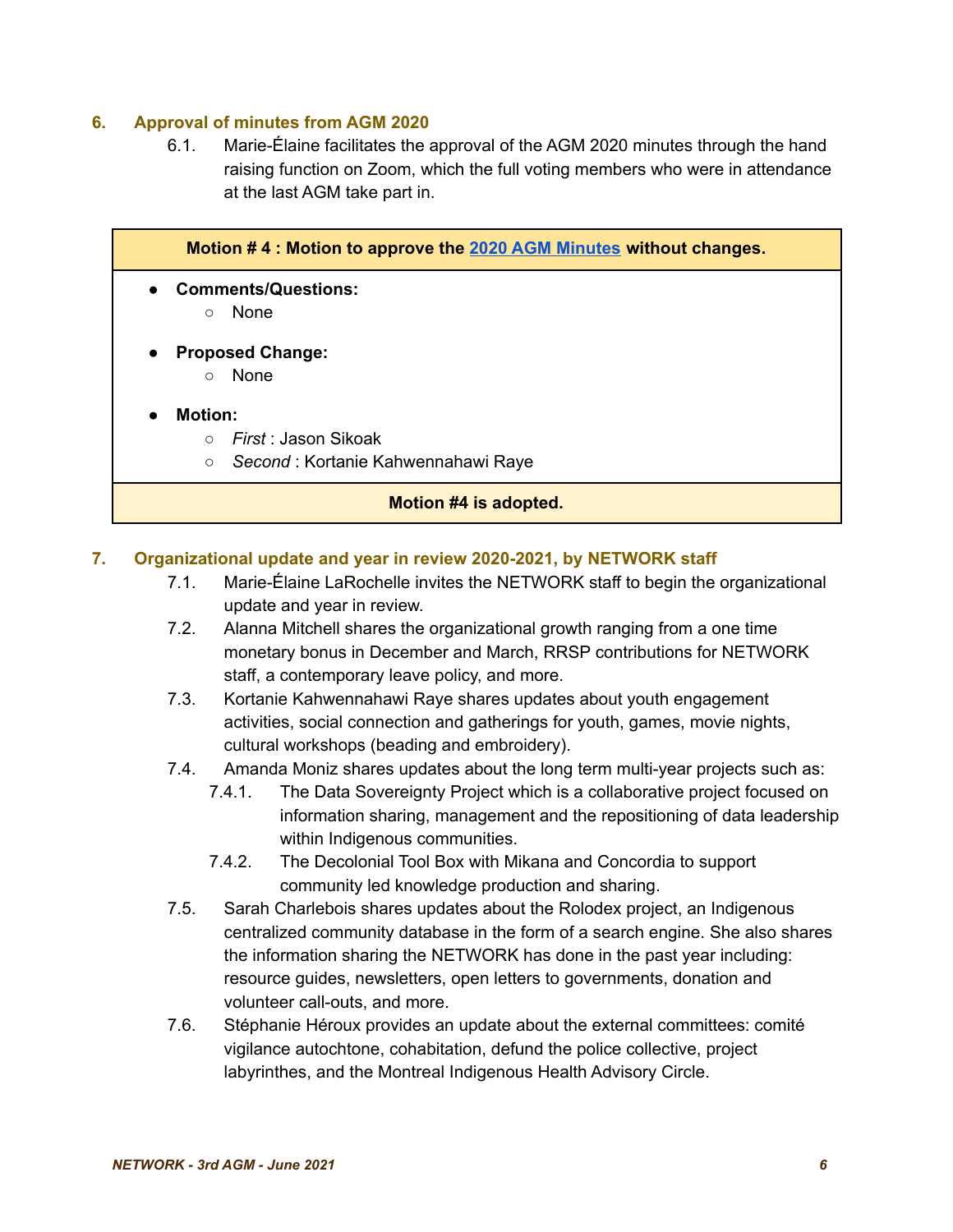- 7.7. Rowena Tam goes over some of the on-going and forthcoming initiatives, such as youth advisor gatherings, the implementation of a leave policy, group insurance and RRSP plan, the LAOT (Land As Our Teacher) event, relaunching of the Safety, Belonging, and Wellbeing project, allyship workshops, and more.
- 7.8. Alex Huard-Joncas provides an update about the NETWORK's COVID response: development of joint projects to address COVID-19 gaps, sharing of information and updates throughout C-19 amongst the organizations, and they also provide an update regarding the C-19 outbreaks within the community including training and cleaning services coordinated by the NETWORK for front-line organizations.
- 7.9. Stéphanie Héroux goes over joint projects that came out of the COVID-19 community response, including the NETWORK's Community Protocol for Outbreaks, preparing the Old Royal Vic to facilitate homeless individuals who needed to isolate during the pandemic, the Indigenous Health Line to help alleviate unnecessary police interventions with the community, setting up an office for ISWP in the form of a mobile truck on the same site as a warming tent also put up by the NETWORK and other collaborators to alleviate the need for warm shelter, and service intervention for Montreal's Indigenous homeless population.
- 7.10. Demi Vettras provides an update about the purchases and distribution of materials to the community. Distribution also included busy boxes and the food security project, both developed to address the widening gaps within essentials available to community members.
- 7.11. Rowena Tam shares how the NETWORK coordinated the mental health support initiative to support the frontline workers mental health and wellbeing. She also shares the next steps of the NETWORK's COVID response: training, distribution of supplies, protocol to access country food, and seeking to secure long term funding to continue these projects and initiatives.

# **8. Presentation of the 2019-2020 Audit by Ron Amstutz (auditor)**

- 8.1. Allison Reid provides an overview of the NETWORK's revenues and expenditures for the 2020-2021 fiscal year.
- 8.2. Ron Amstutz (auditor), presents the report sectors including assets, net assets, liabilities, operating activities, purpose of the organization, etc. See audit  $(Enq)$ ([Fr](https://tinyurl.com/e6xh8nn8)) for numbers and details.

# **Questions/comments:**

- [Question]: If an Indigenous person wants to start a new business, where could they go for funding?
	- [Answer]: Alex Huard-Joncas could share/ discuss different funding options for business ventures(?)
	- [Answer]: Everyone can ask questions on the annual report or other after the financial report is done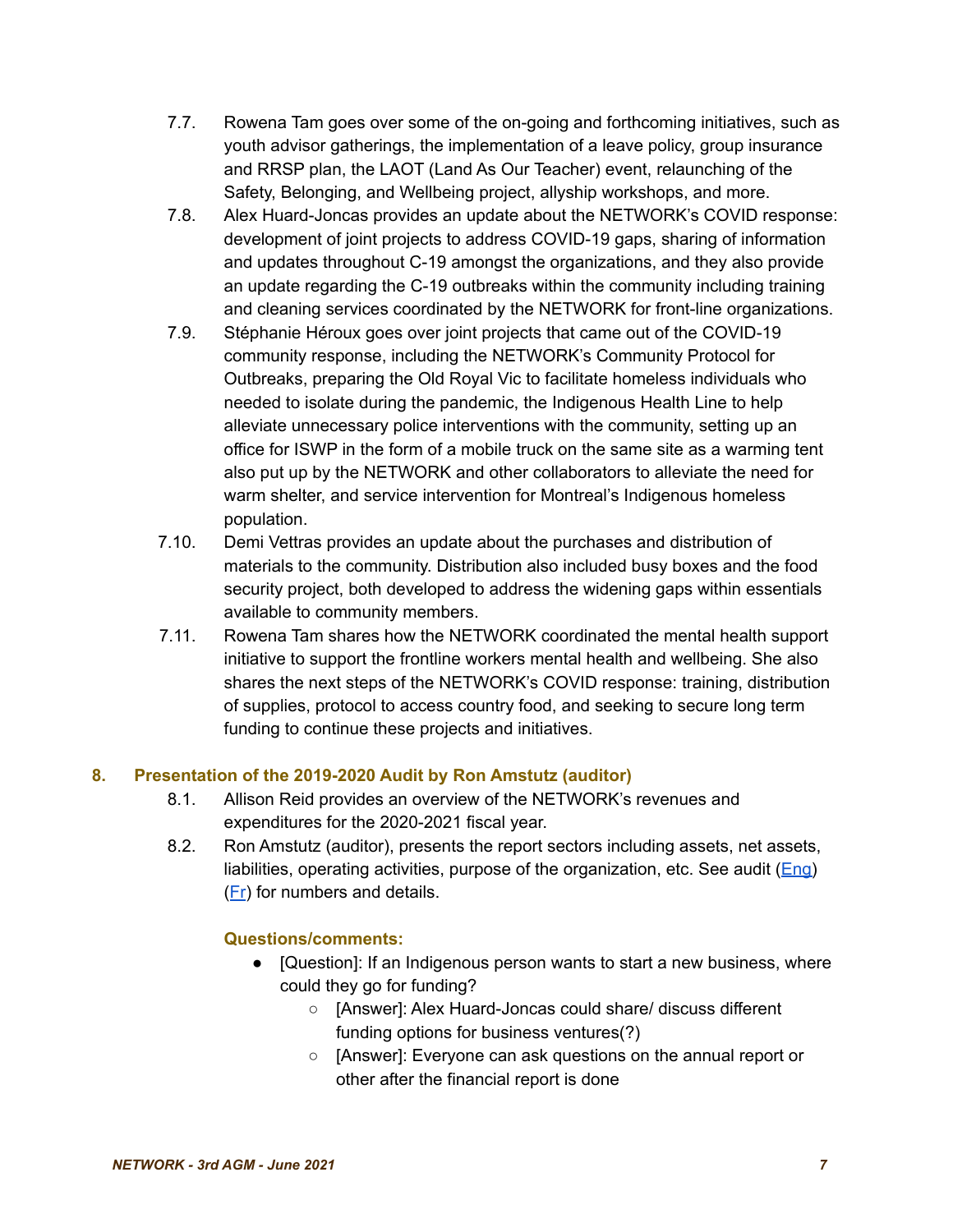- [Answer]: Trina to reach out to Alex Huard-Joncas RE: starting an Indigenous business
- [Answer]: There is covid money for Indigenous initiatives/business, and also, there should be a way to make it clear for Indigenous people to access business initiative funding, and to make it less difficult than it presently is.
- [Answer]: Resources shared by attendee in the zoom chat: SOCCA - Native [Commerciale](https://www.socca.qc.ca/index_en.html) Credit Corporation
- [Answer]: [Futurpreneur](http://futurpreneur.ca) Canada offers loans to entrepreneurs who are starting their businesses and who are below 40 years old. Be aware that these are personal loans. There is also a program for Indigenous People, specifically.
- [Answer]: For business projects you can also contact Employment and Training Service Centre of Montreal, 514-283-0901 and for other projects for Indigenous individuals who wish to return to school (adult Ed. And/or Trade)
- [Question]: Can you remind us of where the NETWORK will be situated after COVID physically?
	- Answer: Current office is too small and still not sure where we will be situated as of yet. The NETWORK is on the lookout for new office space for their growing team.
- [Question]: Will you have brainstorming workshops for new ideas to serve the community?
	- [Answer]: Yes, we will have gatherings. We are currently doing virtual meetings and cannot wait to meet in person again in the near future.
- [Comment]: Congratulations to the staff, Ron Amstutz and Diego Ramirez.
- [Comment]: It's amazing to see the growth of the NETWORK.

# **Motion #5 : Motion to approve the 2020-2021 audited financial statements.**

- **● Comments/Questions:**
	- **○** [Question]: I was wondering about the title of "traveling and expenses" category and what this means in terms of deliverables?
		- [Answer]: It's a general auditing term used in order to compress the amount of categories included in the audit. This category includes all expenses made towards covering travel finances, whether for the community, for the NETWORK team, or for other collaborators in order for services and projects to continue.
- **● Proposed Change:**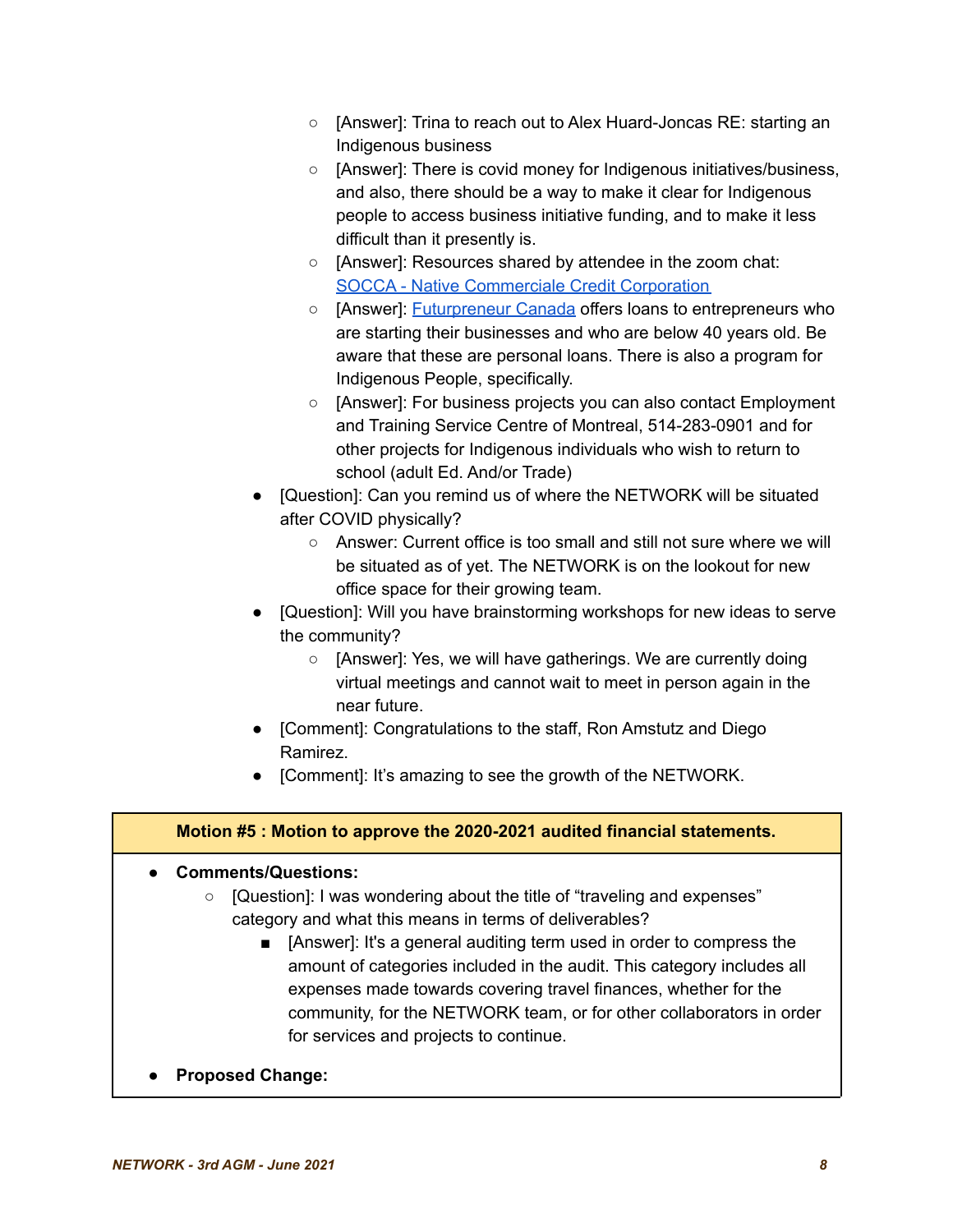**○** None

#### **● Motion:**

- *First* : Linda Tremblay
- *Second* : Heather Igloliorte

#### **Motion #5 is adopted.**

#### **9. Election of the board of directors**

9.1. Marie-Élaine LaRochelle asks if anyone has any more questions concerning the presentations done by the NETWORK team, and invites everyone to give a round of applause for the hard work done by the NETWORK team.

#### **Questions/comments:**

- [Comment]: Good job everyone, all your hard work is extremely impressive.
- [Question]: I have a question concerning expenses during COVID, was there pressure for continuing certain services related to COVID from COVID specific funding?
	- [Answer]: COVID funds had to be expended on COVID services and projects, other funds were open to being dispensed to other projects and services, depending on the particularities of the funding and its relation to specific projects. We're doing a bit of both right now; COVID and non-COVID initiatives, which also reflects our funding!

# **Motion #6 - Motion to approve Marie-Élaine (AGM facilitator) as election chair.**

- **Comment/Question:**
	- None
- **● Proposed Change:**
	- None
- **● Motion:**
	- *First* : Trina Slapcoff
	- *Second* : Isabelle Ruiz

#### **Motion #6 is adopted.**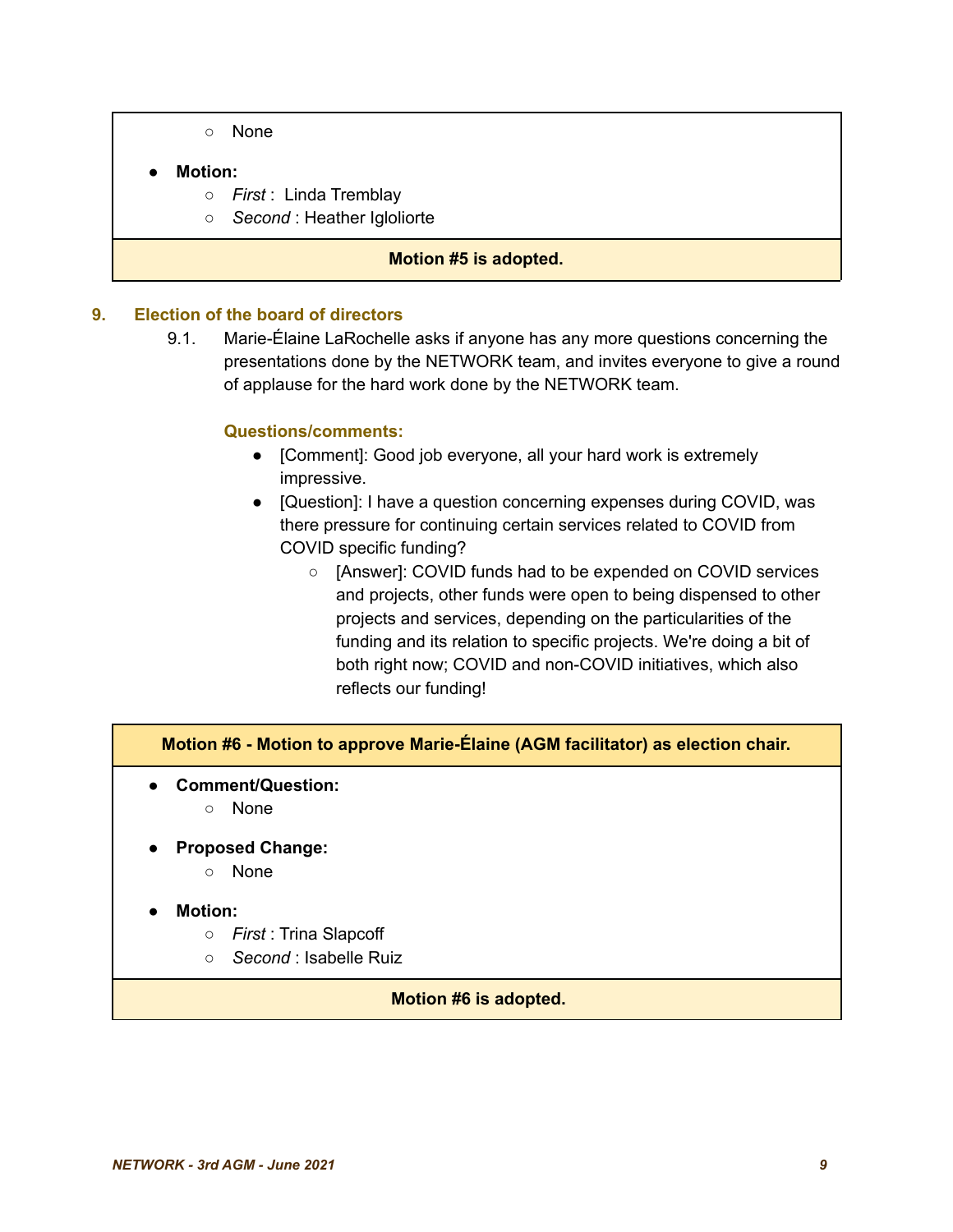# **Motion #7 - Motion to propose Alex Huard-Joncas (NETWORK Staff), Trina Slapcoff (voting member) and Nalitha T. Paradis (associate member) to act as ballot counters.**

- **● Comment/Question:**
	- None
- **● Proposed Change:**
	- None
- **● Motion:**
	- *First* : Isabelle Ruiz
	- *Second* : Heather Igloliorte

#### **Motion #7 is adopted.**

- 9.2. Marie-Élaine LaRochelle explains who the candidates running for the Board of Directors are and invites them to introduce themselves as there are three seats and four candidates. The three seats are for a two year term, from 2021-2023.
- 9.3. Everyone with a "V" in front of their name has voting rights. The election period has opened and the appointment of ballot counters will begin, but since we are doing this virtually there will be a different process, which has been set up by the NETWORK staff.

#### **Questions/comments:**

- [Question]: What is FPJCM?
	- [Answer]: The First Peoples Justice Centre of Montreal.

#### **Motion #8 - Motion to nominate Jason to the Board of Directors**

- **● Comment/Question:**
	- None
- **Proposed Change:**
	- None
- **● Motion:**
	- *First* : Jason Sikoak
	- *Second* : Linda Tremblay

#### **Motion #8 is adopted.**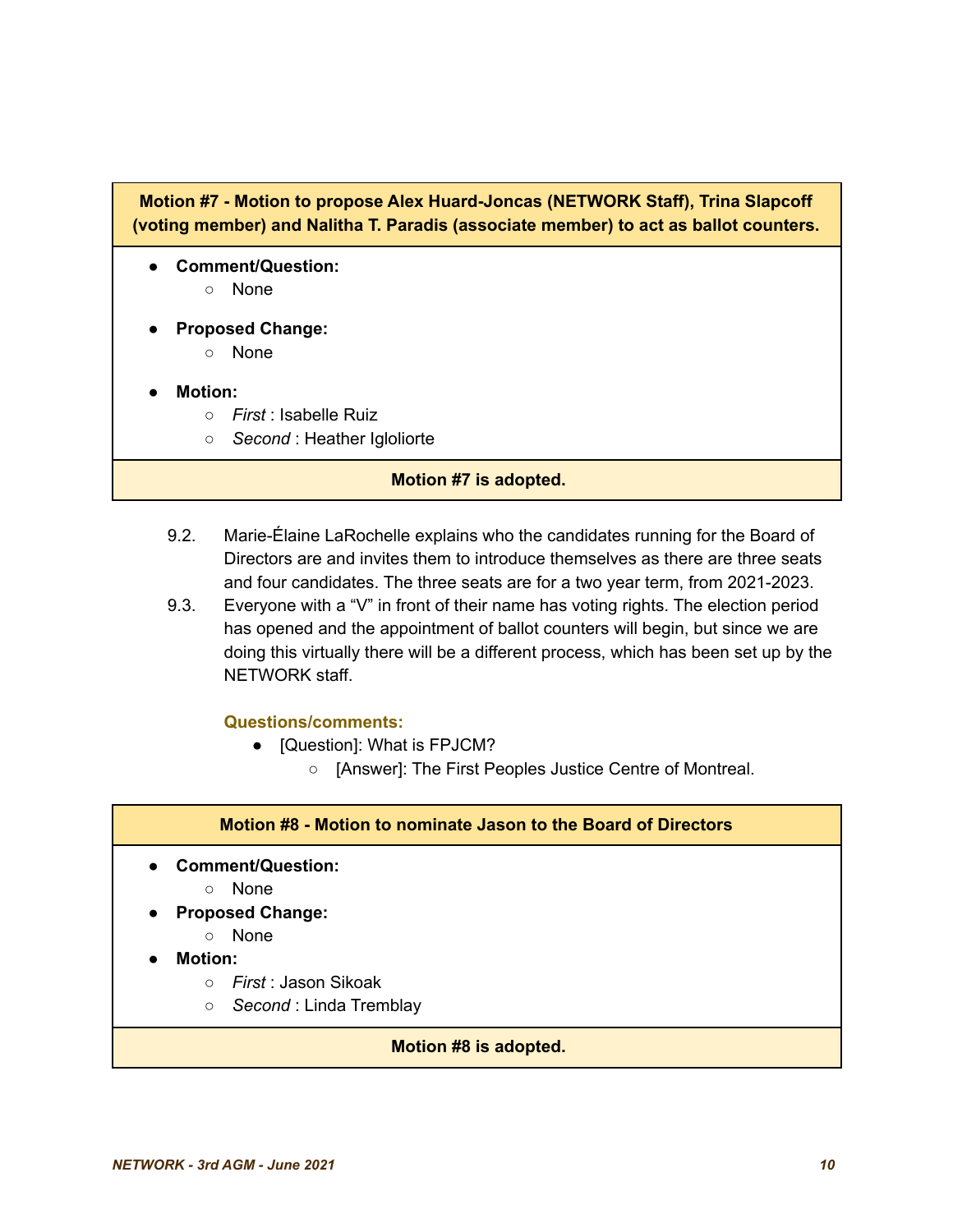#### **Motion #9 - Motion to nominate Brooke to the Board of Directors**

- **Comment/Question:**
	- None
- **Proposed Change:**
	- None

#### ● **Motion:**

- *First* : Brooke Wahsontiiostha Deer
- *Second* : Isabelle Ruiz

#### **Motion #9 is adopted.**

#### **Motion #10 - Motion to nominate Samuel to the Board of Directors**

- **● Comment/Question:**
	- **○** None
- **● Proposed Change:**
	- None

#### **● Motion:**

- *First* : Tealey Ka'senni:saks
- *Second* : Kortanie Kahwennahawi Raye

#### **Motion #10 is adopted.**

#### **Motion #11 - Motion to nominate Tealey to the Board of Directors**

- **Comment/Question:**
	- None
- **Proposed Change:**
	- None
- **● Motion:**
	- **○** *First* : Tealey Ka'senni:saks
	- **○** *Second* : Sean Rivard

#### **Motion #10 is adopted.**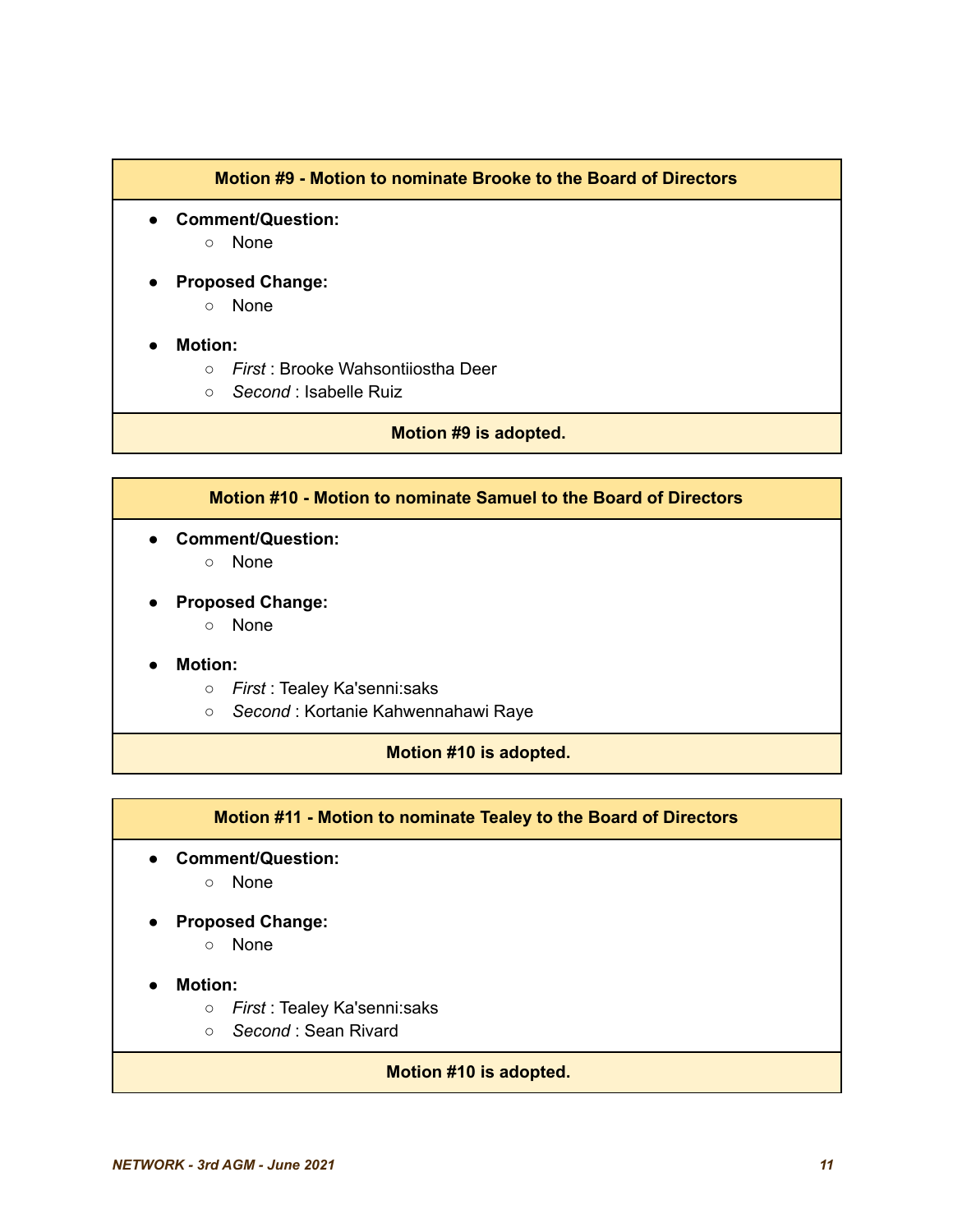#### **Motion #12 - Motion to nominate Malachi Saganash to the Board of Directors**

- **● Comment/Question:**
	- **○** [Question]: Is Malachi of age to be nominated to the Board of Directors
		- [Answer]: No. You have to be 18 years of age to be nominated to the Board of Directors.
- **● Proposed Change:**
	- **○** None
- **● Motion:**
	- **○** *First* : N/A
	- **○** *Second* : N/A

**Motion #12 is not adopted.**

#### **Motion #13 - Motion to nominate Isabelle to the Board of Directors**

- **● Comment/Question:**
	- **○** None
- **● Proposed Change:**
	- **○** None

#### **● Motion:**

- **○** *First* : Stéphanie Héroux
- **○** *Second* : Linda Tremblay

#### **Motion #13 is adopted.**

#### **Motion #14 - Motion to nominate Don Barnaby to the Board of Directors**

- **● Comment/Question:**
	- **○** None
- **● Proposed Change:**
	- **○** None
- **● Motion:**
	- **○** *First* : Tealey Ka'senni:saks
	- **○** *Second* : Jennifer Jerome

#### **Motion #14 is adopted.**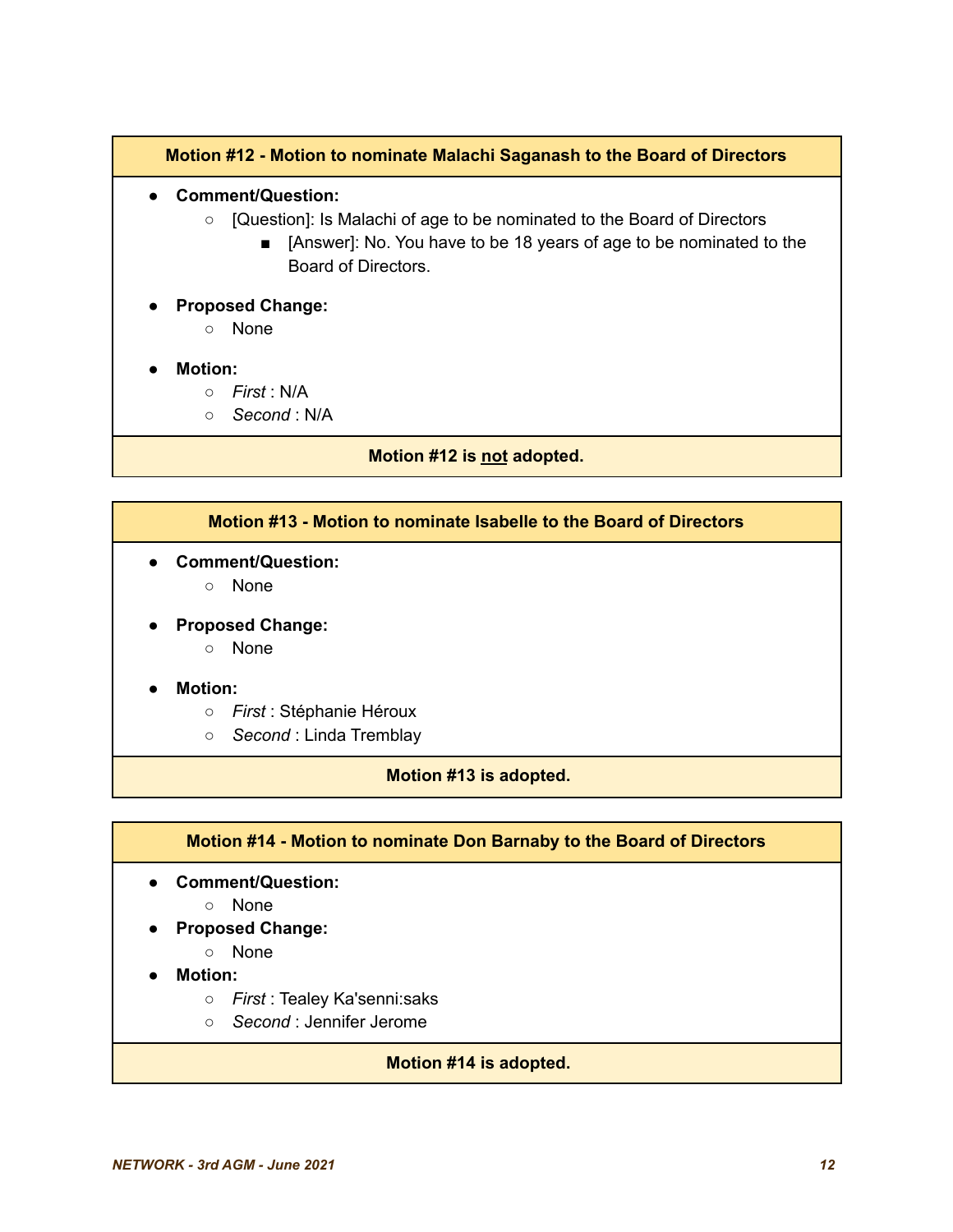#### **10. Voting procedures and voting ballot**

- 10.1. A break out room is created for the voting members to begin voting.
- 10.2. A break out room is created for the nominees to await the results.
- 10.3. The non-voting members and attendees remain in the main meeting room to await the results.
- 10.4. The votes are made.
- 10.5. Alex Huard-Joncas, Trina Slapcoff, Nalitha T. Paradis and Marie-Élaine LaRochelle review the results.
- 10.6. All members return to the main meeting room.

#### **11. Short break**

- 11.1. All attendees are called to take a short-break at 7:02 PM and to reassemble at 7:15 PM
- 11.2. All attendees return to the meeting at 7:15 PM and the AGM continues.

#### **12. Election results shared by Marie-Élaine LaRochelle**

- 12.1. Marie-Élaine shares the election results:
	- 12.1.1. Tealey Ka'senni:saks, Don Barnaby, and Samuel Rainville were successfully elected to the Board of Directors.

#### **13. Activities planned for 2020-2021**

- 13.1. Activities planned for the NETWORK's 2021-2022 fiscal year are shared by NETWORK staff members.
	- 13.1.1. See the activities planned for 2021-2022 here:  $\Box$  [AGM](https://docs.google.com/presentation/d/1NOh-h_ut7Qydz2C91PhHTwIbdcInsQJHFCcwbLgqIsA/edit?usp=sharing) 2021

#### **14. Budget 2021-2022 - presentation by the Executive Director Allison Reid & Finance Coordinator Diego Ramirez**

- 14.1. Allison Reid presents a realistic, optimistic and pessimistic budget for the next fiscal year.
	- 14.1.1. See the 2021-2022 budget here: **budget 2020-2021 AGA AGM**

#### **15. Appointment of an auditory for 2021-2022 financial year, by full members**

15.1. Diego Ramirez proposes Ron Amstutz to remain auditor for the next year.

**Motion #15 - Motion to appoint Amstutz Inc. to complete the 2021-2022 audit.**

- **● Comment/Question:**
	- **○** None
- **● Proposed Change:**
	- **○** None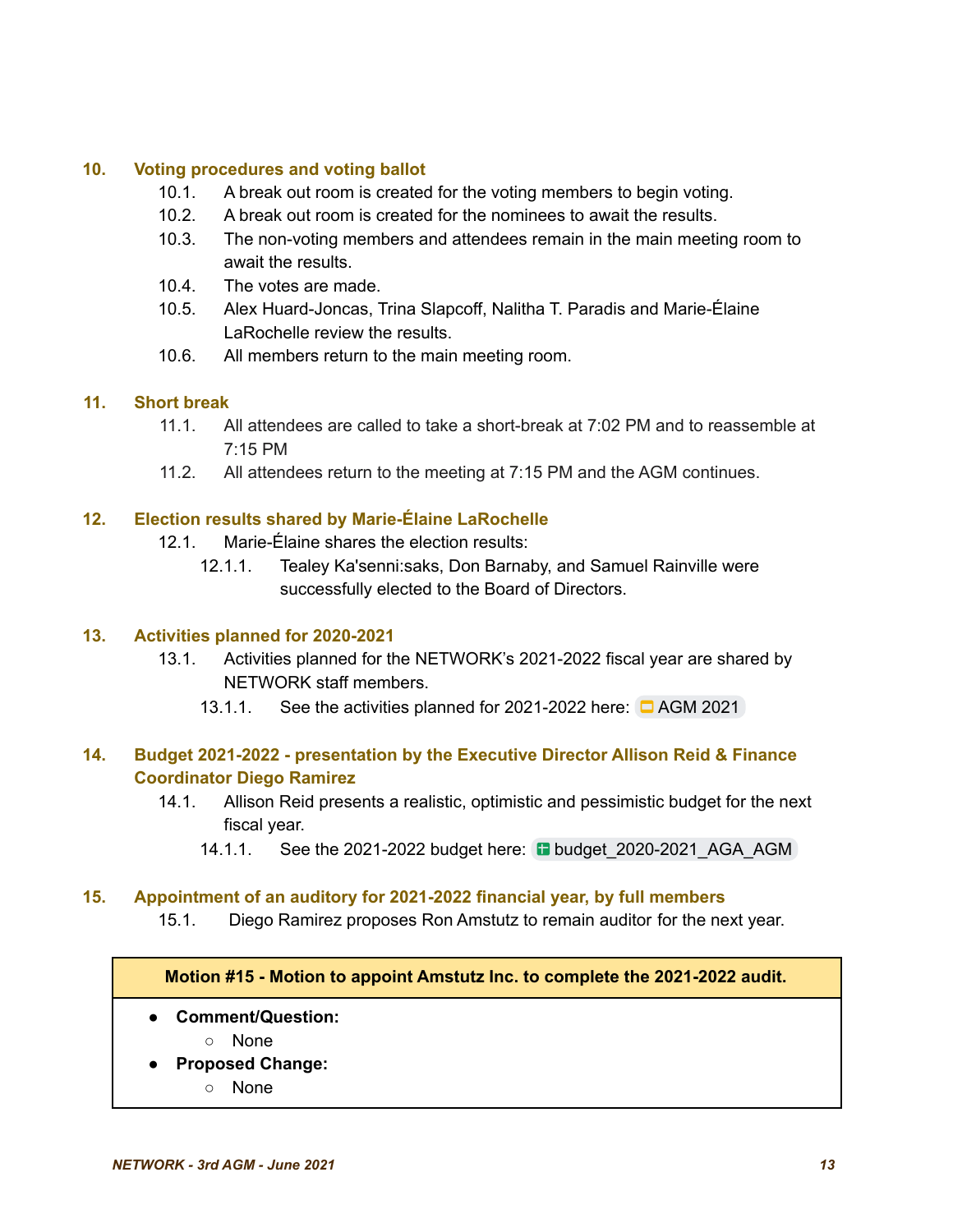- **○** *First* : Jason Sikoak
- **○** *Second* : Heather Igloliorte

#### **Motion #15 is adopted.**

#### **16. Outgoing words by NETWORK staff and board**

16.1. Closing words by Marie-Élaine LaRochelle, who shares thanks and warm wishes to everyone.

#### **17. Closing**

- 17.1. Kortanie Kahwennahawi Raye and Don Barnaby share a few words to close the meeting.
- 17.2. **No further business to discuss and the meeting closes at 7:34 PM.**

I, *Amanda Moniz*, the minute-taker for the NETWORK's AGM for 2021, attest to these minutes' accuracy and validity.

I, *Marie-Élaine LaRochelle*, the president of the NETWORK's AGM for 2021, attest to these minutes' accuracy and validity.

**\_\_\_\_\_\_\_\_\_\_\_\_\_\_\_\_\_\_\_\_\_\_\_\_\_\_\_\_\_\_\_\_\_ \_\_\_\_\_\_\_\_\_\_\_\_\_\_\_\_\_\_\_\_\_\_\_\_\_\_\_\_\_\_\_\_\_**

Date Signed:

\_\_\_\_\_\_\_\_\_\_\_\_\_\_\_\_\_\_\_\_\_\_\_\_\_\_ May 4, 2022 May 5, 2022

Date Signed:

May 5, 2022